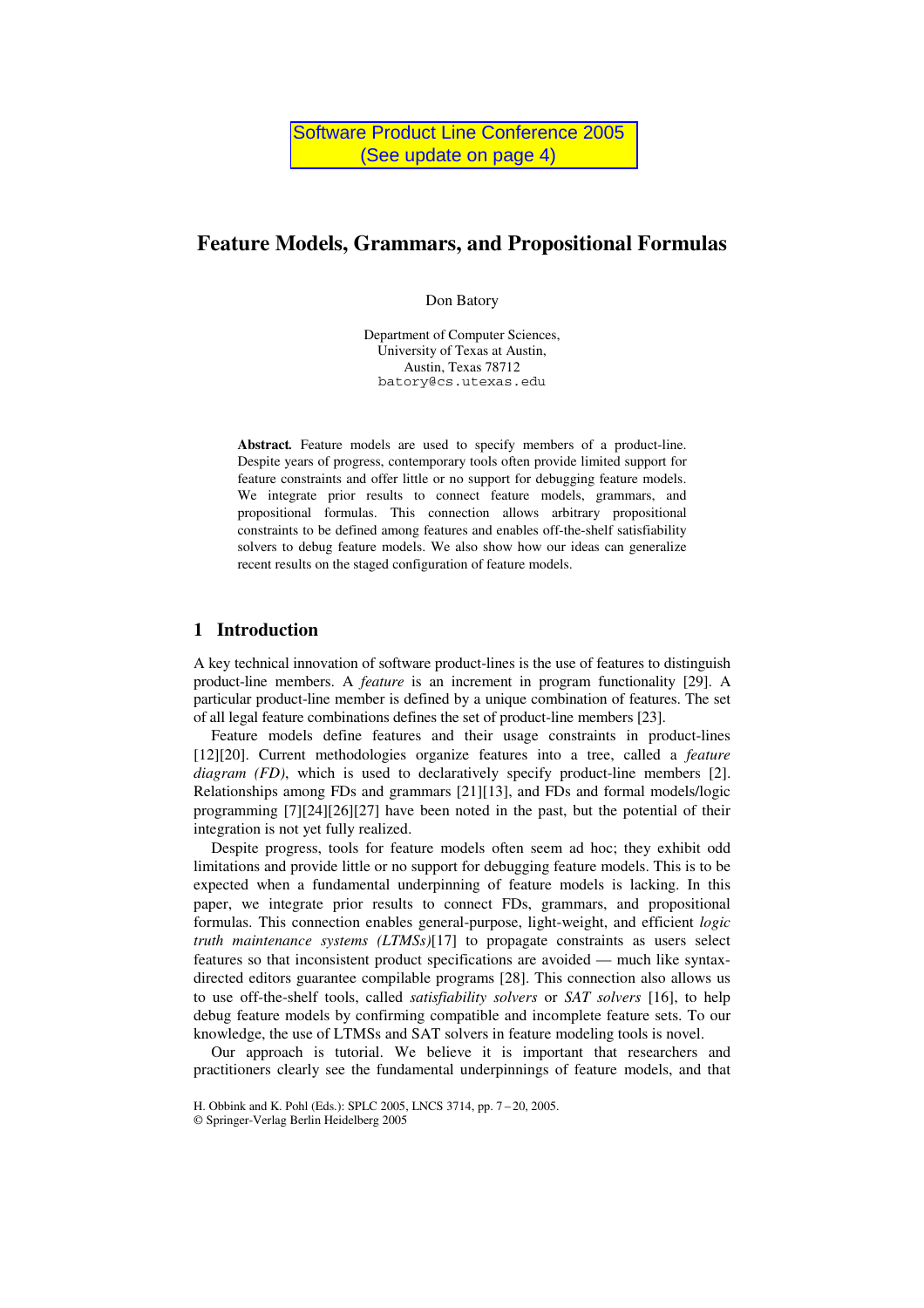light-weight and easy-to-build LTMS algorithms and easy-to-use SAT solvers can help address key weaknesses in existing feature model tools and theories

# **2 Feature Models**

A *feature model* is a hierarchically arranged set of features. Relationships between a *parent* (or *compound*) feature and its *child* features (or *subfeatures*) are categorized as:

- *And* all subfeatures must be selected,
- *Alternative* only one subfeature can be selected,
- $Or$  one or more can be selected,
- *Mandatory* features that required, and
- *Optional* features that are optional.

*Or* relationships can have **n:m** cardinalities: a minimum of **n** features and at most **m**  features can be selected [12]. More elaborate cardinalities are possible [13].

A *feature diagram* is a graphical representation of a feature model [23]. It is a tree where primitive features are leaves and compound features are interior nodes. Common graphical notations are depicted in Figure 1.





**Fig. 1.** Feature Diagram Notations



**Fig. 2.** A Feature Diagram and its Grammar

consists of mandatory features **A** and **C**, and optional feature **B**.



**Fig. 3.** Parent-Child Relationships in FDs

The connection between FDs and grammars is due to de Jong and Visser [21]. We will use iterative tree grammars. An *iterative grammar* uses iteration (e.g., one-ormore **t+** and zero-or-more **t\*** constructs) rather than recursion, to express repetition.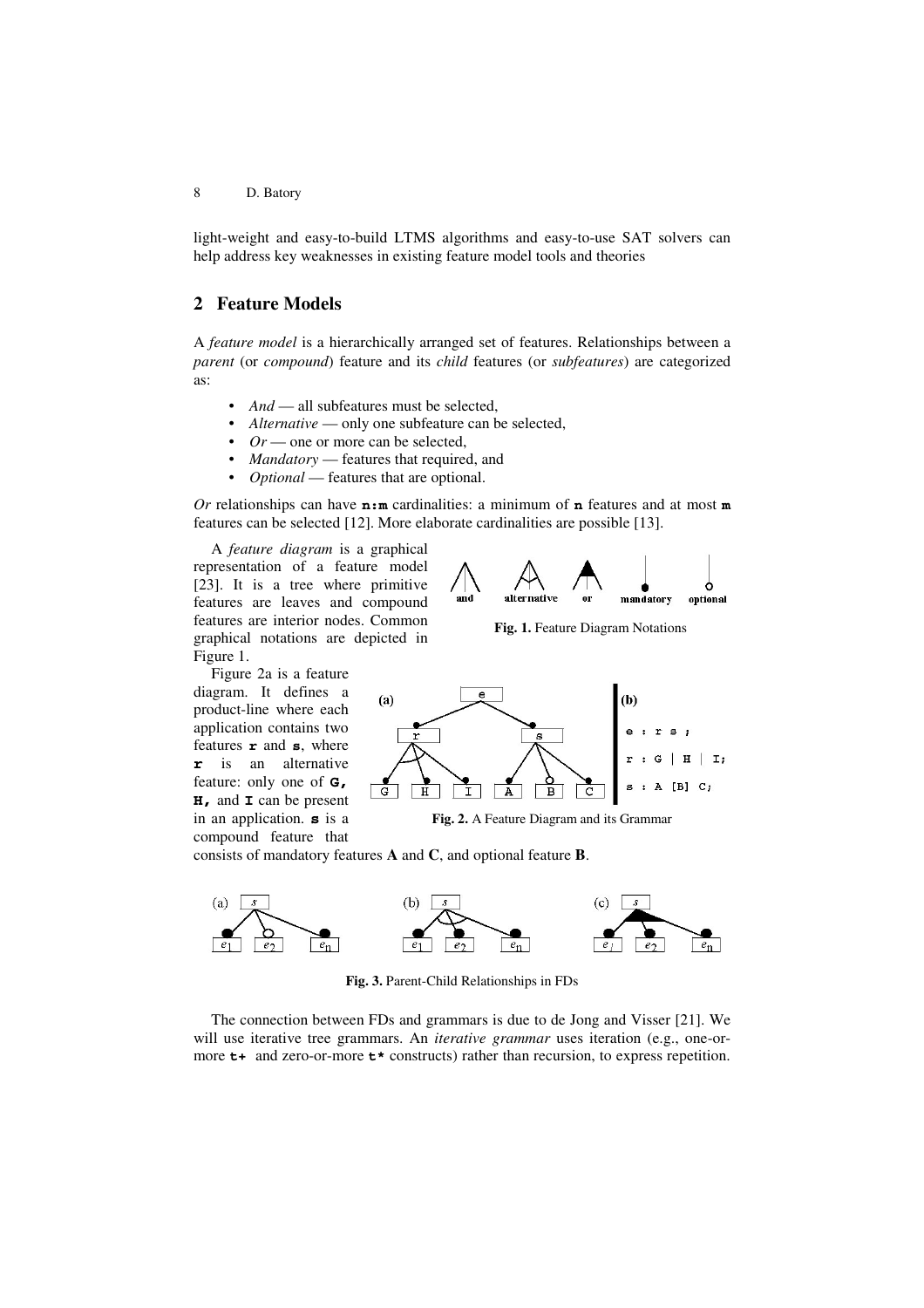A *tree grammar* requires every token to appear in exactly one pattern, and the name of every production to appear in exactly one pattern. The root production is an exception; it is not referenced in any pattern. More general grammars can be used, but iterative trees capture the minimum properties needed for our discussions.

Figure 3 enumerates the basic hierarchical relationships that can be expressed in a feature diagram. Each has a straightforward iterative tree grammar representation:

- Figure 3a is the production  $s: e_1, e_2, \ldots, e_n$  assuming all subfeatures are mandatory. If a subfeature is optional (as is  $\mathbf{e}_2$ ), it is surrounded by **[**brackets**]**. Thus, the production for Figure 3a is  $\mathbf{s} : \mathbf{e} \cdot \mathbf{e} \cdot \mathbf{e}$ .
- Figure 3b is the production:  $\mathbf{s} : \mathbf{e} \cdot | \mathbf{e} \cdot | \mathbf{e} \cdot | \mathbf{e}$ .
- Figure 3c corresponds to a pair of rules:  $s:t+$ ; and  $t:e_1 \mid e_2 \mid \ldots \mid e_n$ ; meaning one or more of the **e**<sub>i</sub> are to be selected. In general, each non-terminal node of a feature diagram is a production. The root is the start production; leaves are tokens. Figure 2b is the grammar of Figure 2a. An application defined by the feature diagram of Figure 2a is a sentence of this grammar.

Henceforth, we use the following notation for grammars. Tokens are **UPPERCASE** and non-terminals are **lowercase**. **r+** denotes one or more instances of non-terminal **r**; **r\*** denotes zero or more. **[r]** and **[R]** denote optional non-terminal **r** and optional

token **R**. A pattern is a named sequence of (possibly optional or repeating) non-terminals and (possibly optional) terminals. Consider the production:

|  | $r : b+A C$ | :: First       |  |
|--|-------------|----------------|--|
|  | $ $ [D] E F | $:$ Second $:$ |  |

The name of this production is  $\mathbf{r}$ ; it has two patterns **First** and **Second**. The **First** pattern has one or more instances of **b** followed by terminals **A** and **C**. The **Second**

pattern has optional token **D** followed by terminals **E** and **F**. Grammars provide a graphics-neutral representation of

feature models. For example, the grammar of Figure 2b could be displayed by the FD of Figure 2a or the GUI of Figure 4. (The GUI doesn't display features **E** and **F**, as they are mandatory — nothing needs to be selected). A popular Eclipse plug-in provides other possible graphical representations of FDs (tree and wizard-based), all of which are derived from a grammar-like specification [2].

In the next section, we show how iterative tree grammars (or equivalently feature diagrams) are mapped to propositional formulas.

## **3 Propositional Formulas**

Mannion was the first to connect propositional formulas to product-lines [26]; we show how his results integrate with those of Section 2. A *propositional formula* is a set of boolean variables and a propositional logic predicate that constrains the values of these variables. Besides the standard  $\wedge$ ,  $\vee$ ,  $\neg$ ,  $\Rightarrow$ , and  $\Leftrightarrow$  operations of propositional logic, we also use **choose**<sub>1</sub>(**e**<sub>1</sub>...**e**<sub>k</sub>) to mean at most one of the

**Fig. 4.** GUI Specification

 $\Box$ B

 $\bigcirc$  G  $\bigcirc$  H

 $\circ$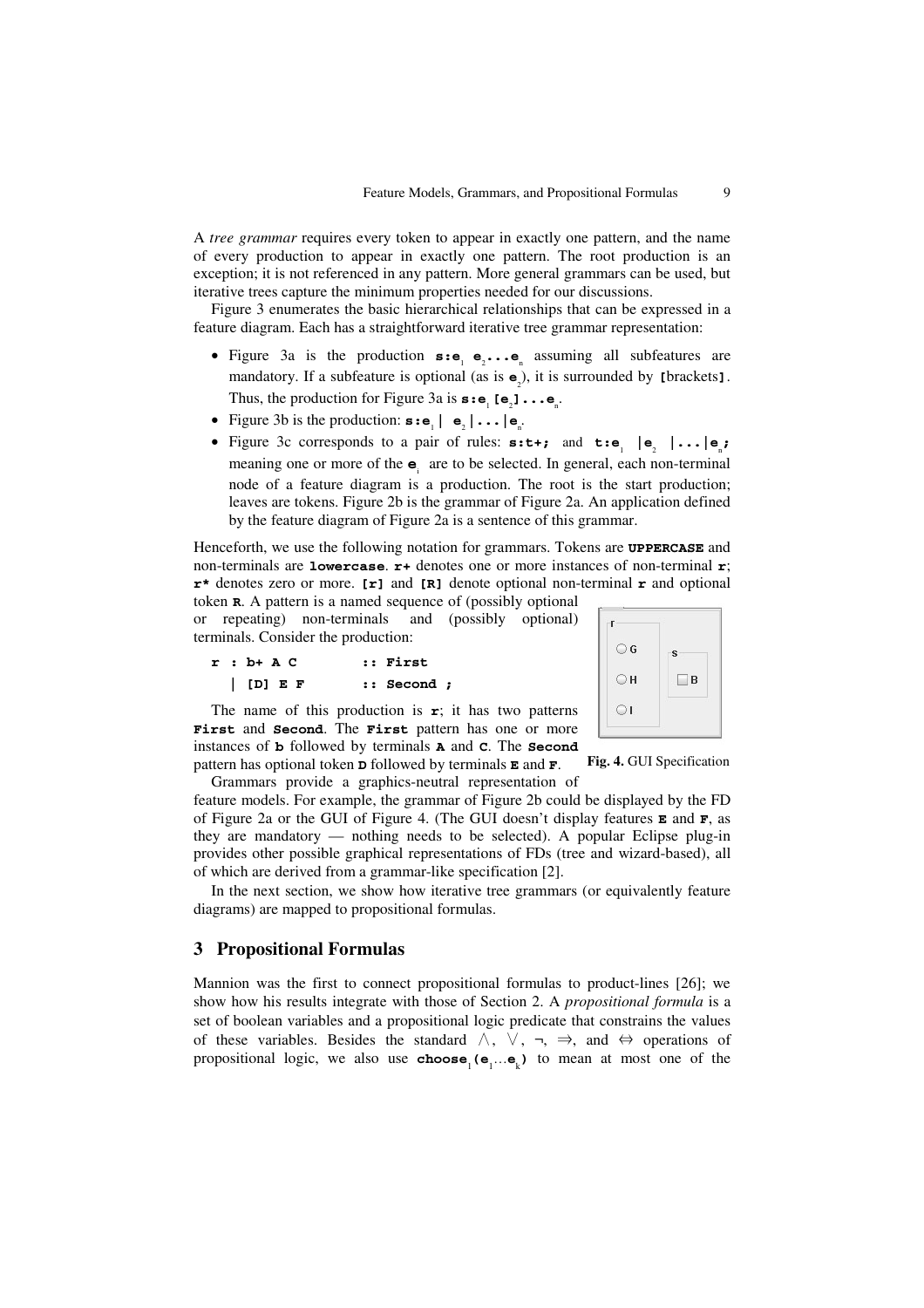expressions  $\mathbf{e}_1 \dots \mathbf{e}_k$  is true. More generally,  $\mathbf{choose}_{n,m}(\mathbf{e}_1 \dots \mathbf{e}_k)$  means at least *n* and at most *m* of the expressions  $\mathbf{e}_{1} \dots \mathbf{e}_{k}$  are true, where  $0 \le n \le m \le k$ .

A grammar is a compact representation of a propositional formula. A variable of the formula is either: a token, the name of a non-terminal, or the name of a pattern. For example, the production:

$$
\begin{array}{cccc}\n \mathbf{r} & \mathbf{:} \ \mathbf{A} \ \mathbf{B} & \mathbf{I} \ \mathbf{C} \ \mathbf{[r1]} & \mathbf{I} \ \mathbf{C} \ \mathbf{[r2]} & \mathbf{I} \ \mathbf{C} \ \mathbf{[r3]} & \mathbf{I} \ \mathbf{C} \ \mathbf{[r4]} & \mathbf{I} \ \mathbf{C} \ \mathbf{[r4]} & \mathbf{I} \ \mathbf{C} \ \mathbf{[r4]} & \mathbf{I} \ \mathbf{C} \ \mathbf{[r4]} & \mathbf{I} \ \mathbf{C} \ \mathbf{[r4]} & \mathbf{I} \ \mathbf{C} \ \mathbf{[r4]} & \mathbf{I} \ \mathbf{C} \ \mathbf{[r4]} & \mathbf{I} \ \mathbf{C} \ \mathbf{[r4]} & \mathbf{I} \ \mathbf{C} \ \mathbf{[r4]} & \mathbf{I} \ \mathbf{C} \ \mathbf{[r4]} & \mathbf{I} \ \mathbf{C} \ \mathbf{[r4]} & \mathbf{I} \ \mathbf{C} \ \mathbf{[r4]} & \mathbf{I} \ \mathbf{C} \ \mathbf{[r4]} & \mathbf{I} \ \mathbf{C} \ \mathbf{[r4]} & \mathbf{I} \ \mathbf{C} \ \mathbf{[r4]} & \mathbf{I} \ \mathbf{C} \ \mathbf{[r4]} & \mathbf{I} \ \mathbf{C} \ \mathbf{[r4]} & \mathbf{I} \ \mathbf{C} \ \mathbf{[r4]} & \mathbf{I} \ \mathbf{C} \ \mathbf{[r4]} & \mathbf{I} \ \mathbf{C} \ \mathbf{[r4]} & \mathbf{I} \ \mathbf{C} \ \mathbf{[r4]} & \mathbf{I} \ \mathbf{C} \ \mathbf{[r4]} & \mathbf{I} \ \mathbf{C} \ \mathbf{[r4]} & \mathbf{I} \ \mathbf{C} \ \mathbf{[r4]} & \mathbf{I} \ \mathbf{C} \ \mathbf{[r4]} & \mathbf{I} \ \mathbf{C} \ \mathbf{[r4
$$

has seven variables: three **{A**, **B**, **C}** are tokens, two are non-terminals **{r**, **r1}**, and two are names of patterns **{P1**, **P2}**. Given these variables, the rules for mapping a grammar to a propositional formula are straightforward.

**Mapping Productions.** Consider production  $\mathbf{r:} \mathbf{P}_1 | ... | \mathbf{P}_n$ , which has *n* patterns  $\mathbf{P}_1 \dots \mathbf{P}_n$ . Production **r** can be referenced in one of three ways: **r** (choose one), **r**+ (choose one or more), and **r\*** (choose zero or more). As **r\*** can be encoded as **[r+]**  (optionally choose one or more), there are only two basic references: **r** and **r+**. The propositional formulas for both are listed below.

| Pattern | Formula                                                                                     | see note at bottom |
|---------|---------------------------------------------------------------------------------------------|--------------------|
|         | $\texttt{r}\textup{\leftrightarrow}\textup{choose}, (\texttt{P}_{1},,\texttt{P}_{n})$       | of this page       |
| r+      | $\mathbf{r} \leftrightarrow (\mathbf{P}^{\top}_{1} \vee \ldots \vee \mathbf{P}^{\top}_{n})$ |                    |

**Mapping Patterns.** A *basic term* is either a token or a production reference. A *pattern* is a sequence of one or more basic terms or optional basic terms. Let **P** be the name of a pattern and let  $\mathbf{t}$ <sub>1</sub>... $\mathbf{t}$ <sub>n</sub> be a sequence of basic terms. The formula for **P** is:

$$
\mathbf{P} \Leftrightarrow \mathbf{t}_1 \wedge \mathbf{P} \Leftrightarrow \mathbf{t}_2 \wedge \ldots \wedge \mathbf{P} \Leftrightarrow \mathbf{t}_n
$$
 (2)

That is, if **P** is included in a design then terms  $\mathbf{t}_{\text{1}}$ ...  $\mathbf{t}_{\text{n}}$  are also included, and vice versa. Consider pattern **Q** whose second term is optional:  $\mathbf{t}$ <sub>1</sub>  $[\mathbf{t}^2]$ ... $\mathbf{t}^2$ , The formula for **Q** is:

$$
\mathbf{Q} \Leftrightarrow \mathbf{t}_1 \wedge \mathbf{t}_2 \Rightarrow \mathbf{Q} \wedge \cdots \wedge \mathbf{Q} \Leftrightarrow \mathbf{t}_n
$$
 (3)

That is, if **Q** is included in a design then terms  $\mathbf{t}_1$  and  $\mathbf{t}_2$  are also included, and vice versa. In the case of optional term  $\mathbf{t}_2$ , if  $\mathbf{t}_2$  is selected, **Q** is also selected; however, the converse is not true.

Using these rules, production **(1)** would be translated to the following formula:

```
r⇔choose1
(P1,P2) ∧ P1⇔A ∧ P1⇔B ∧ P2⇔C ∧ r1⇒P2
```
**Mapping Grammars.** The propositional formula of a grammar is the conjunction of: (i) the formula for each production, (ii) the formula for each pattern, and (iii) the predicate **root=true**, where **root** is the grammar's start production. The propositional formula for the grammar of Figure 2b is: **EVALUATE THE SET THE SET THE SET THE SET THE SET THE SET THE MANDRIM THE SET THE SET THE SET THAN A DATE THAN A DATE THAN A SET THE SET THAN A SET THAN A SET THAN A SET THAN A SET THAN A SET THAN A SET THAN A SET THAN A** 

```
e=true ∧ e⇔r ∧ e⇔s ∧ r⇔choose1
(G,H,I) ∧ s⇔A ∧ B⇒s ∧ s⇔C
                                                         (4)
```
note that the formula for pattern r is incorrect above. It should be:

 $(r \leq > (P1v...vPn))$  and atmost1(P1,...Pn)  $({**})$ 

The formula (choose1()<=>r) is true when multiple Pi are true and r is false. The corrected formula is never true when multiple Pi are true. Please consult reference [17], p278 for a definition of atmost1() (see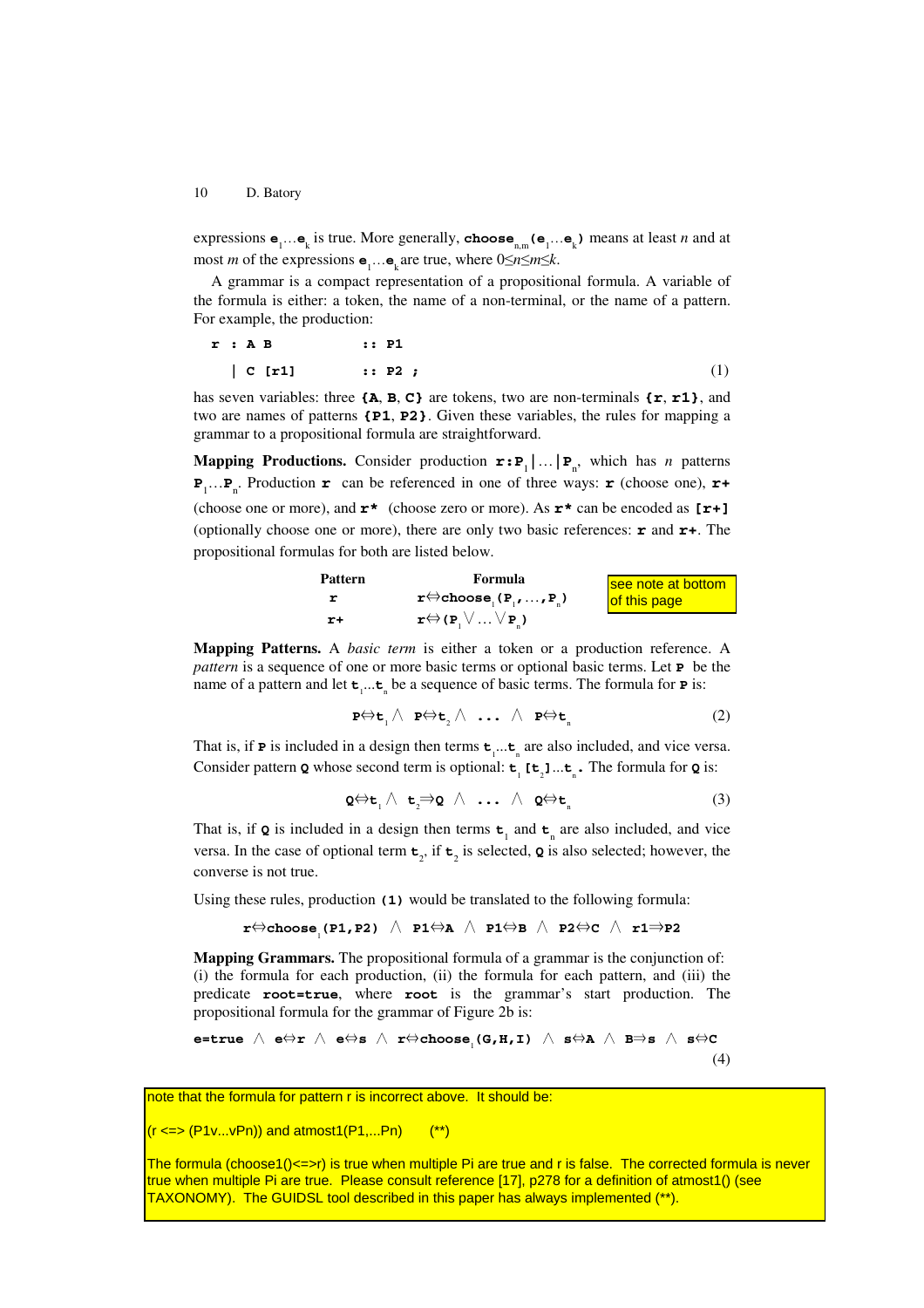Contrary to current literature, feature models are generally *not* context free grammars. There are often additional constraints, here called *non-grammar constraints*, that govern the compatibility of features. Current tools often limit non-grammar constraints to simple exclusion (choosing feature **I** automatically *excludes* a given feature list) and inclusion (choosing feature **I** *includes* or *requires* a given feature list). We argue exclusion and inclusion constraints are too simplistic. In earlier work [4], we implemented feature models as attribute grammars enabling us to write constraints of the form:

## **F implies A or B or C**

This means **F** *needs* features **A**, **B**, or **C** or any combination thereof. More often, we found that preconditions for feature usage were based not on a single property but on *sets* of properties that could be satisfied by *combinations* of features, leading to predicates of the form:

#### **F implies (A and X) or (B and (Y or Z)) or C**

meaning **F** *needs* the feature pairs (**A**,**X**), (**B**,**Y**), (**B**,**Z**), or **C**, or any combination thereof. Exclusion constraints had a similar generality. For this reason, we concluded that non-grammar constraints should be *arbitrary* propositional formulas. By mapping a grammar to a propositional formula, we now can admit arbitrary propositional constraints by conjoining them onto the grammar's formula. In this way, a feature model (grammar + constraints) *is* a propositional formula.

An immediate application of these ideas may help resolve a pesky problem in that feature models do not have unique representations as feature diagrams. (That is, there are multiple ways of expressing the same constraints [12]). It is a daunting task to know if two FDs are equivalent; how tools handle redundant representations is left to tool implementors [14]. It is possible to show that two FDs are equivalent if their propositional formulas are equivalent. See [19] for details.

## **4 Logic Truth Maintenance Systems**

Feature models are the basis for declarative domain-specific languages for product specifications. As users select features for a desired application, we want the implications of these selections to be propagated, so users cannot write incorrect specifications. A *Logic-Truth Maintenance Systems (LTMS)* can used for this purpose.

A LTMS is a classic AI program that maintains the consequences of a propositional formula. An LTMS application is defined by:

• a set of boolean *variables*,

j

- a set of *propositional logic predicates* to constrain the values of these variables.
- *premises* (assignments to variables that hold universally),
- *assumptions* (assignments to variables that hold for the moment, but may be later retracted), and
- *inferences* (assignments to variables that follow from premises and assumptions).

<sup>1</sup> Equivalently, a single predicate can be used which is the conjunction of the input predicates.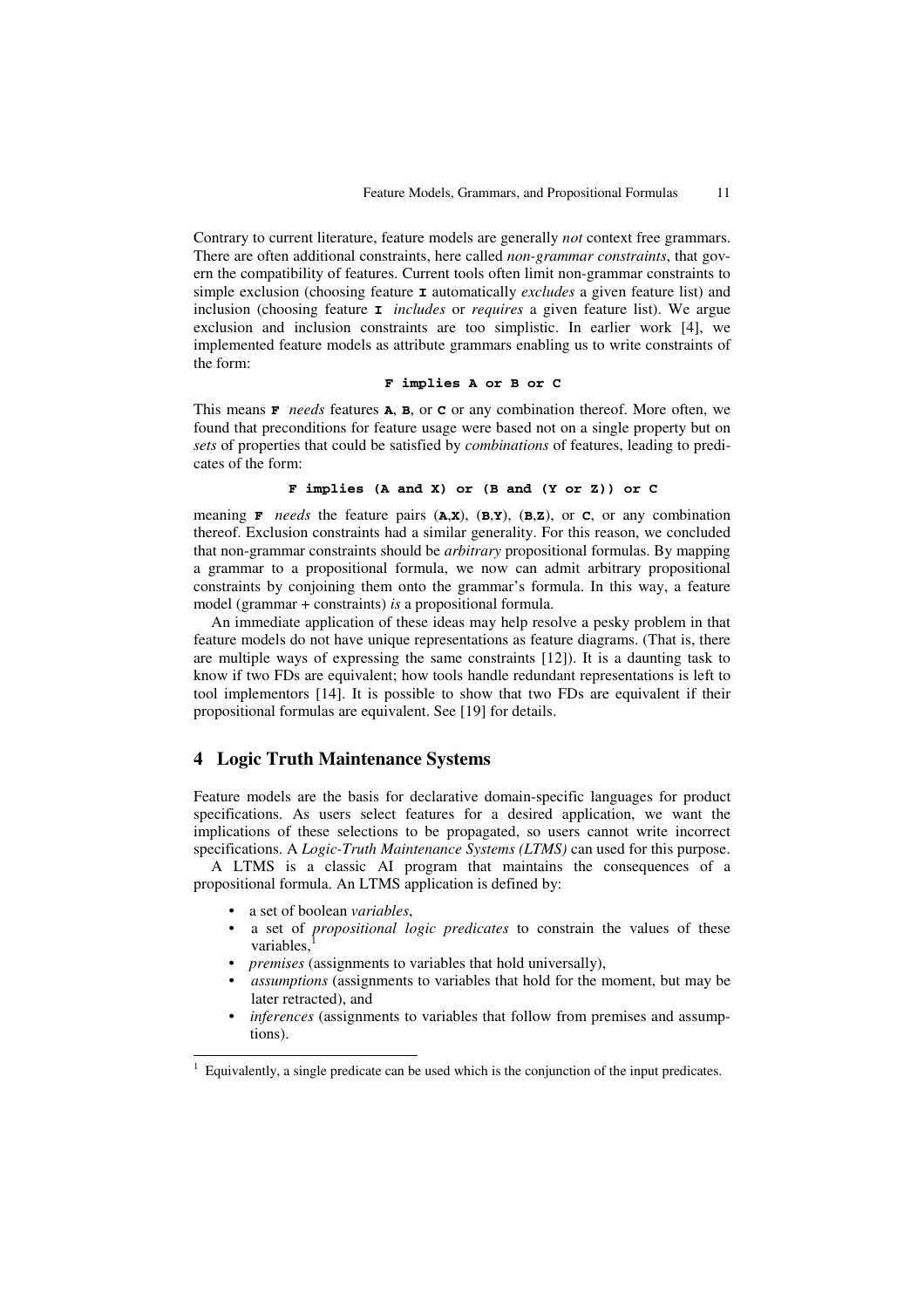The activities of an LTMS are to:

- compute inferences,
- provide a rationale for variable assignments,
- detect and report contradictions,
- retract and/or make new assumptions, and
- maintain a database of inferences for efficient backtracking.

A *SAT (propositional satisfiability)* solver relies on an LTMS to help it search the combinatorial space for a set of variable assignments that satisfy all predicates. The efficiency of SAT solvers relies on a database of knowledge of previously computed inferences to avoid redundant or unnecessary searches [17].

What makes an LTMS complicated is (a) how it is to be used (e.g., a SAT solver requires considerable support) and (b) the number of rules and variables. If the number is large, then it is computationally infeasible to recompute inferences from scratch; retractions and new assumptions require incremental updates to existing assignments. This requires a non-trivial amount of bookkeeping by an LTMS.

Fortunately, a particularly simple LTMS suffices for our needs. First, the number of rules and variables that arise in feature models isn't large enough (e.g, in the hundreds) for performance to be an issue. (Inferences can be recomputed from scratch in a fraction of a second). Second, searching the space of possible variable assignments is performed *manually* by feature model users as they select and deselect features. Thus, an LTMS that supports only the first three activities previously listed is needed. Better still, standard algorithms for implementing LTMSs are welldocumented in AI texts [17]. The challenge is to adapt these algorithms to our needs.

The mapping of LTMS inputs to feature models is straightforward. The variables are the tokens, production names, and pattern names of a grammar. The propositional formula is derived from the feature model (grammar + constraints). There is a single premise: **root=true**. Assumptions are features that are manually selected by users. Inferences are variable assignments that follow from the premise and assumptions.

In the next sections, we outline the LTMS algorithms that we have used in building our feature modeling tool **guidsl**, whose use we illustrate in Section 5.

#### **4.1 LTMS Algorithms**

The *Boolean Constraint Propagation (BCP)* algorithm is the inference engine of an LTMS. Inputs to a BCP are a set of variables  $\{v_1 \dots v_m\}$  and a set of arbitrary propositional predicates  $\{ \mathbf{p}_1 \cdot \cdot \cdot \mathbf{p}_n \}$  whose conjunction  $\mathbf{p}_1 \wedge \cdot \cdot \cdot \wedge \mathbf{p}_n$  defines the *global*  $\{ \mathbf{p}_1 \cdot \cdot \cdot \cdot \}$ *constraint (GC)* on variable assignments (i.e., the formula of a feature model). BCP algorithms require the GC to be in *conjunctive normal form (CNF)* [17]. Simple and efficient algorithms convert arbitrary **p**<sup>j</sup> to a conjunction of clauses, where a *clause* is a disjunction of one or more *terms*, a term being a variable or its negation [17].

BCP uses three-value logic (**true**, **false**, **unknown**) for variable assignments. Initially, BCP assigns **unknown** to all variables, except for premises which it assigns **true**. Given a set of variable assignments, each clause **C** of GC is either:

- *satisfied*: some term is **true**.
- *violated*: all terms are **false**.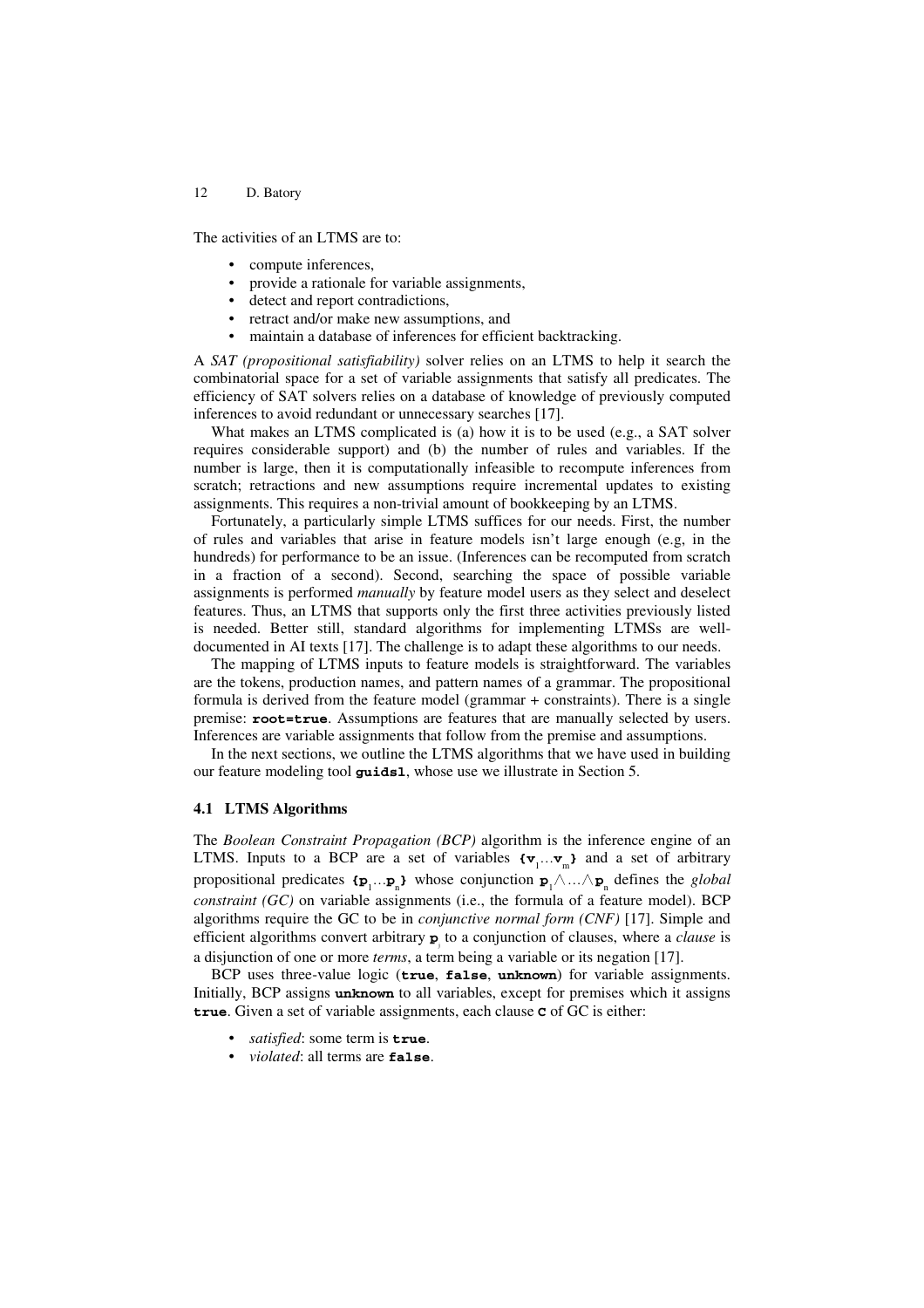- *unit-open*: one term is **unknown**, the rest are **false**.
- *non-unit open*: more than one term is **unknown** and the rest are **false**.

A unit-open term enables the BCP to change the **unknown** assignment to **true**. Thus, if clause **C** is **x**∨¬**y** and **x** is **false** and **y** is **unknown**, BCP concludes **y** is **false**.

The BCP algorithm maintains a stack **S** of clauses to examine. Whenever it encounters a violated clause, it signals a contradiction (more on this later). Assume for now there are no contradictions. The BCP algorithm is simple: it marches through **S** finding unit-open clauses and setting their terms.

```
while (S is not empty) { 
   c = S.pop(); 
   if (c.is_unit_open) { 
         let t be term of c whose value is unknown; 
         set(t); 
    } 
 }
```
 $\text{set}(t)$  — setting a term — involves updating the term's variable's assignment (e.g., if **t** is ¬**y** then **y** is assigned **false**), pushing unit-open terms onto **S**, and signalling contradictions:

```
set variable of t so that t is true; 
for each clause C of GC containing ¬t { 
   if (C.is_unit_open) S.push(C); 
   else 
   if (C.is_violated) signal_contradiction(); 
}
```
Invoking BCP on its initial assignment to variables propagates the consequences of the premises. For each subsequent assumption, the variable assignment is made and BCP is invoked. Let **L** be the sequence of assumptions (i.e., user-made variable assignments). The consequences that follow from **L** are computed by:

```
for each variable l in L { 
   set(l); 
   BCP(); 
}
```
If an assumption is retracted, it is simply removed from **L**.

A contradiction reveals an inconsistency in the feature model. When contradictions are encountered, they (and their details) must be reported to the feature model designers for model repairs.

**Example.** Suppose a feature model has the contradictory predicates  $\mathbf{x} \Rightarrow \mathbf{y}$  and  $\mathbf{y} \Rightarrow \neg \mathbf{x}$ . If **x**=**true** is a premise, BCP infers **y=true** (from clause **x**⇒**y**), and discovers clause (**y**⇒¬**x**) to be violated, thus signalling a contradiction.

Explanations for why a variable has a value (or why a contradiction occurs) requires extra bookkeeping. Each time BCP encounters a unit-open clause, it keeps a record of its conclusions by maintaining a 3-tuple of its actions **<conclusion**, **reason**, **{antecedents}>** where *conclusion* is a variable assignment, *reason* is the predicate (or clause) that lead to this inference, and *antecedents* are the 3-tuples of variables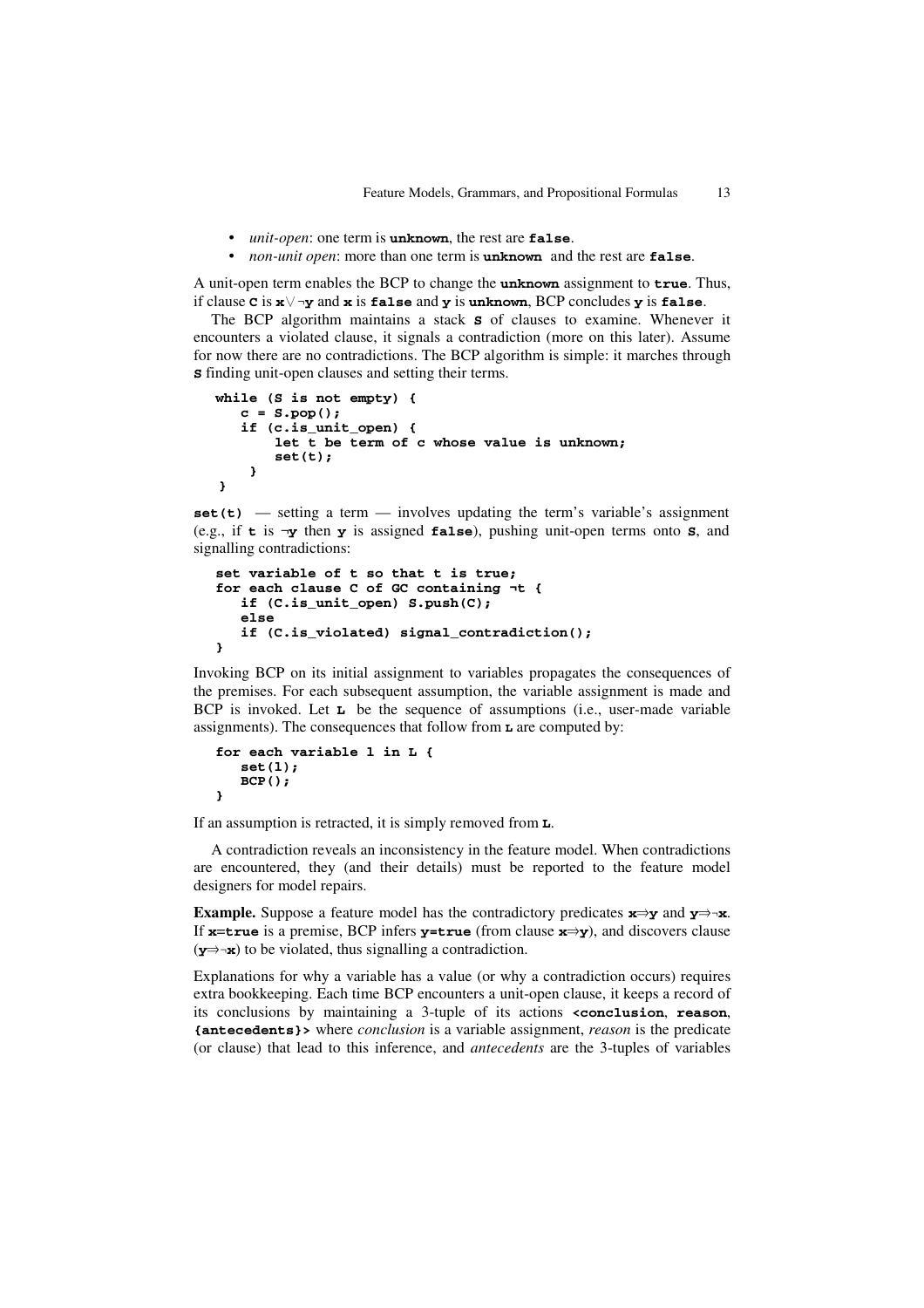whose values were referenced. By traversing antecedents backwards, a justification for a conclusion can be presented in a human-understandable form.

**Example.** The prior example generates a pair of tuples: **#1:<x=true, premise, {}}** and **#2:<y=true**, **x**⇒**y**, **{#1}>**. The explanation for **y=true** is: **x=true** is a premise and **y=true** follows from **x**⇒**y**.

### **4.2 A Complete Specification**

A product specification (or equivalently, a variable assignment) is *complete* if the GC predicate is satisfied. What makes this problem interesting is how the GC predicate is checked. Assume that a user specifies a product by selecting features from a GUI or FD. When a feature is selected, the variable for that feature is set to **true**; a deselection sets it to **unknown**. (Inferencing can set a variable to **true** or **false**). Under normal use, users can only declare the features that they want, *not what they don't want*.

At the time that a specification is to be output, all variables whose values are **unknown** are assumed **false** (i.e., these features are not to be in the target product). The GC is then evaluated with this variable assignment in mind. If the GC predicate is satisfied, a valid configuration of the feature model has been specified. However, if a clause of GC fails, then either a complete sentence has not yet been specified or certain non-grammar constraints are unsatisfied. In either case, the predicate that triggered the failure is reported thus providing guidance to the user on how to complete the specification. This guidance is usually helpful.

## **5 An Example**

We have built a tool, called **guids1**, that implements the ideas in the previous sections. **guidsl** is part of the AHEAD Tool Suite [5] a set of tools for product-line development that support feature modularizations and their compositions. In the following section, we describe a classical product line and the **guidsl** implementation of its feature model.

### **5.1 The Graph Product Line (GPL)**

The *Graph Product-Line (GPL)* is a family of graph applications that was inspired by early work on modular software extensibility [29]. Each GPL application implements one or more graph algorithms. A **guidsl** feature model for GPL (i.e., its grammar + constraints) is listed in Figure 5, where token names are not capitalized.

The semantics of the GPL domain are straightforward. A graph is either **Directed** or **Undirected**. Edges can be **Weighted** with non-negative numbers or **Unweighted**. A graph application requires at most one search algorithm: depth-first search (**DFS**) or breadth-first search (**BFS**), and one or more of the following algorithms: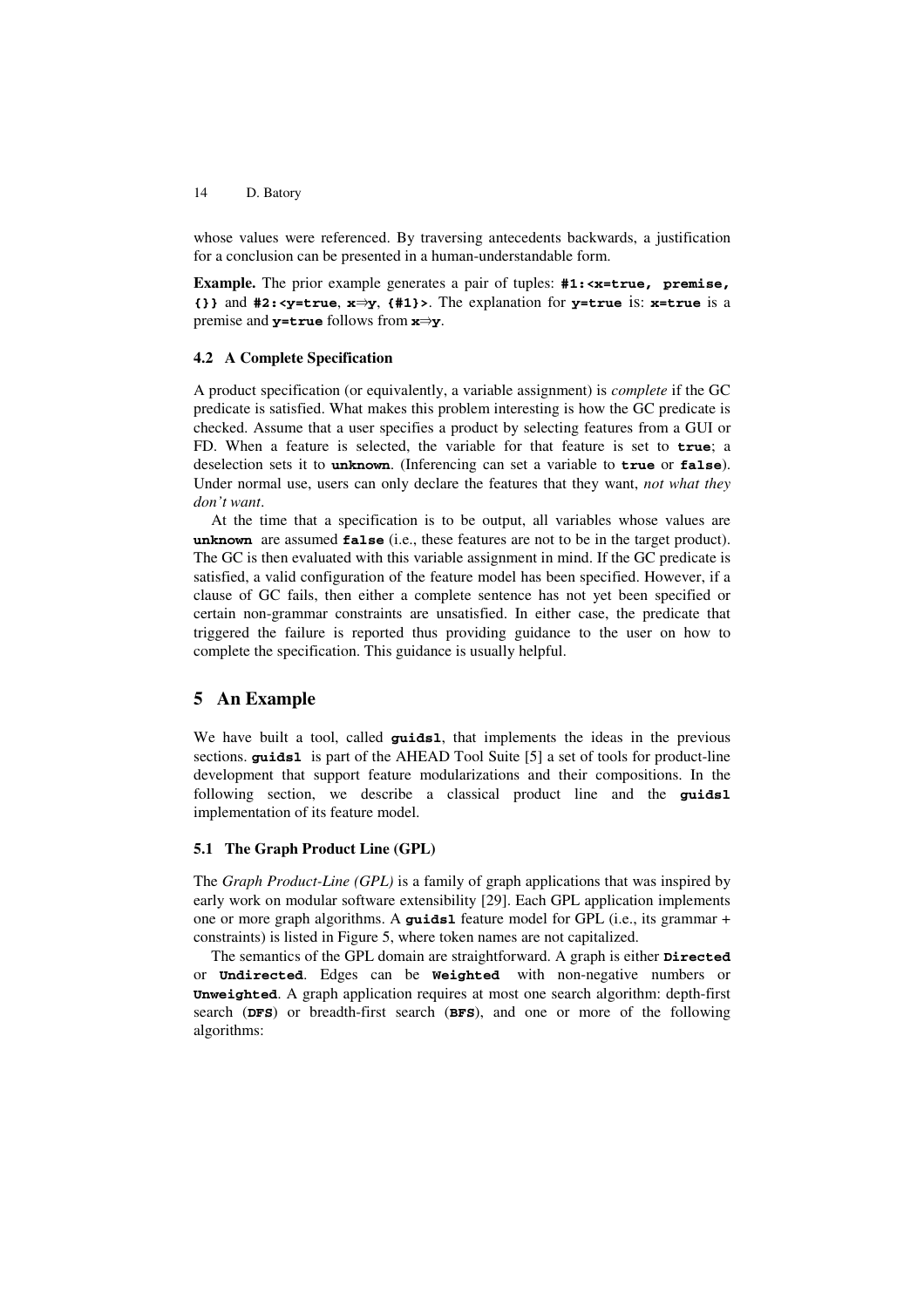- **Vertex Numbering** (**Number**): A unique number is assigned to each vertex.
- **Connected Components (Connected):** Computes the *connected components* of an undirected graph, which are equivalence classes under the reachable-from relation. For every pair of vertices **x** and **y** in a component, there is a path from **x** to **y**.
- **Strongly Connected Components (StrongC):** Computes the *strongly connected components* of a directed graph, which are equivalence classes under the reachable relation. Vertex **y** is reachable from vertex **x** if there is a path from **x** to **y**.
- **Cycle Checking (Cycle)**: Determines if there are cycles in a graph. A cycle in directed graphs must have at least 2 edges, while in undirected graphs it must have at least 3 edges.
- **Minimum Spanning Tree (MSTPrim, MSTKruskal**)**:** Computes a *Minimum Spanning Tree (MST)*, which contains all the vertices in the graph such that the sum of the weights of the edges in the tree is minimal.
- **Single-Source Shortest Path (Shortest):** Computes the shortest path from a source vertex to all other vertices.

```
// grammar 
GDL: Driver Alg+ [Src] [Wgt] Gtp :: MainGpl ;<br>
Gtp : Directed | Undirected ;<br>
Wgt : Weighted | Unweighted ;<br>
Mgt : Weighted | Unweighted ;<br>
Alg : Number | Connected | Transpose StronglyConnected :: StrongC<br>
| Cycle | MSTPr
%% // constraints 
 Number implies Src ; 
Connected implies Undirected and Src ; StrongC implies Directed 
and DFS ; 
 Cycle implies DFS ; 
MSTKruskal or MSTPrim implies Undirected and Weighted ; 
MSTKruskal or MSTPrim implies not (MSTKruskal and MSTPrim) ; //# 
Shortest implies Directed and Weighted ;
```
#### **Fig. 5.** GPL Model

The grammar that defines the order in which GPL features are composed is shown in Figure 5. Not all combinations of features are possible. The rules that govern compatibilities are taken directly from algorithm texts [11] and are listed in Figure 6.

These constraints are listed as additional propositional formulas (below the **%%** in Figure 5). When combined with the GPL grammar, a feature model for GPL is defined. Note: **MSTKruskal** and **MSTPrim** are mutually exclusive (constraint **#** in Figure 5); at most one can be selected in a GPL product.

| Algorithm                               | <b>Required</b><br><b>Graph Type</b> | <b>Required</b><br>Weight | Required<br>Search |
|-----------------------------------------|--------------------------------------|---------------------------|--------------------|
| Vertex Numbering                        | Any                                  | Any                       | BFS.<br><b>DFS</b> |
| <b>Connected Components</b>             | Undirected                           | Any                       | BFS.<br><b>DFS</b> |
| <b>Strongly Connected</b><br>Components | Directed                             | Any                       | <b>DFS</b>         |
| Cycle Checking                          | Any                                  | Any                       | <b>DFS</b>         |
| Minimum Spanning<br>Tree                | Undirected                           | Weighted                  | None               |
| Shortest Path                           | Directed                             | Weighted                  | None               |

**Fig. 6.** Feature Constraints in GPL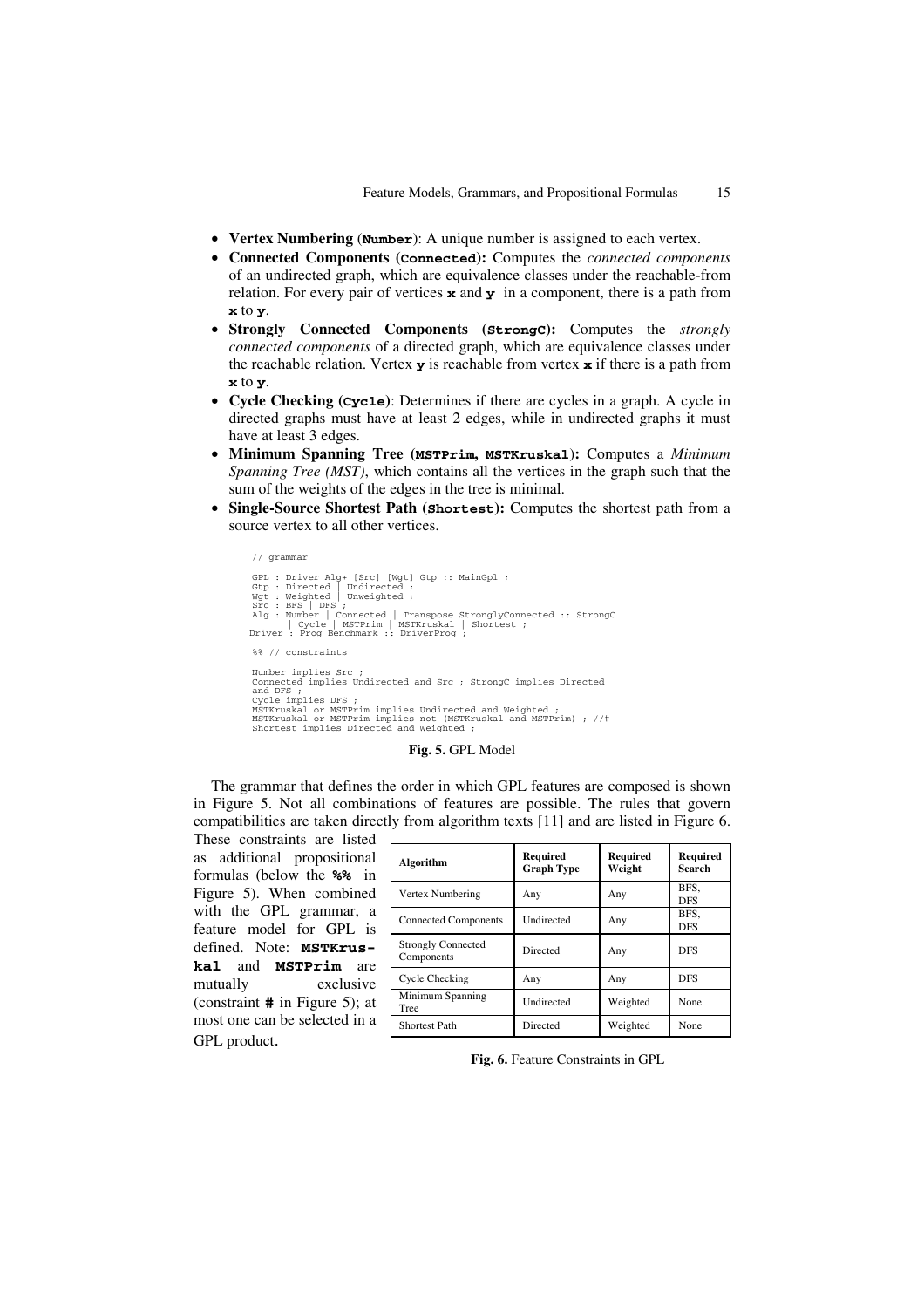The GUI that is generated from Figure 5 is shown in Figure 7. The state that is shown results from the selection of **MSTKruskal** — the **Weighted** and **Undirected** features are automatically selected as a consequence of constraint propagation. Further, **Shortest**, **MSTPrim**, **StrongC**, **Unweighted**, and **Directed** are greyed out, meaning that they are no longer selectable as doing so would create an inconsistent specification. Using an LTMS to propagate constraints, users can only create correct specifications. In effect, the generated GUI is a declarative domain-specific language that acts as a syntax-directed editor which prevents users from making certain errors.

Although not illustrated, **guidsl** allows additional variables to be declared in the constraint section to define properties. Feature constraints can then be expressed in terms of properties, like that in [4], to support our observations in Section 3.

Another useful capability of LTMSs is to provide a justification for automatically selected/deselected features. We have incorporated this into **guidsl**: placing the mouse over a selected feature, a justification (in the form of a proof) is displayed. In the example of Figure 7, the justification for **Undirected** being selected is:

```
MSTKruskal because set by user 
Undirected because ((MSTKruskal or MSTPrim)) implies 
((Undirected and Weighted))
```
Meaning that **MSTKruskal** was set by the user, and **Undirected** is set because the selection of **MSTKruskal** implies **Undirected** and **Weighted**. More complex explanations are generated as additional selections are made.

| Alg              |            |                  |                                                                  |
|------------------|------------|------------------|------------------------------------------------------------------|
| <b>Number</b>    |            |                  |                                                                  |
| <b>Connected</b> |            |                  |                                                                  |
| <b>StrongC</b>   | <b>Src</b> | Wat              | Gtp                                                              |
|                  | <b>BFS</b> | $V$ Weighted     | <b>Directed</b><br>$\left( \begin{array}{c} \end{array} \right)$ |
| Cycle            | <b>DFS</b> | Unweighted<br>L. | <b>O</b> Undirected                                              |
| <b>MSTPrim</b>   |            |                  |                                                                  |
| $\nu$ MSTKruskal |            |                  |                                                                  |
| Shortest         |            |                  |                                                                  |

**Fig. 7.** Generated GUI for the GPL Model

#### **5.2 Debugging Feature Models**

Debugging a feature model without tool support is notoriously difficult. When we debugged feature models prior to this work, it was a laborious, painstaking, and errorprone effort to enumerate feature combinations. By equating feature models with propositional formulas, the task of debugging is substantially simplified.

An LTMS is helpful in debugging feature models, but only to a limited extent. Only if users select the right combination of features will a contradiction be exposed. But models need not have contradictions to be wrong (e.g., **Number implies**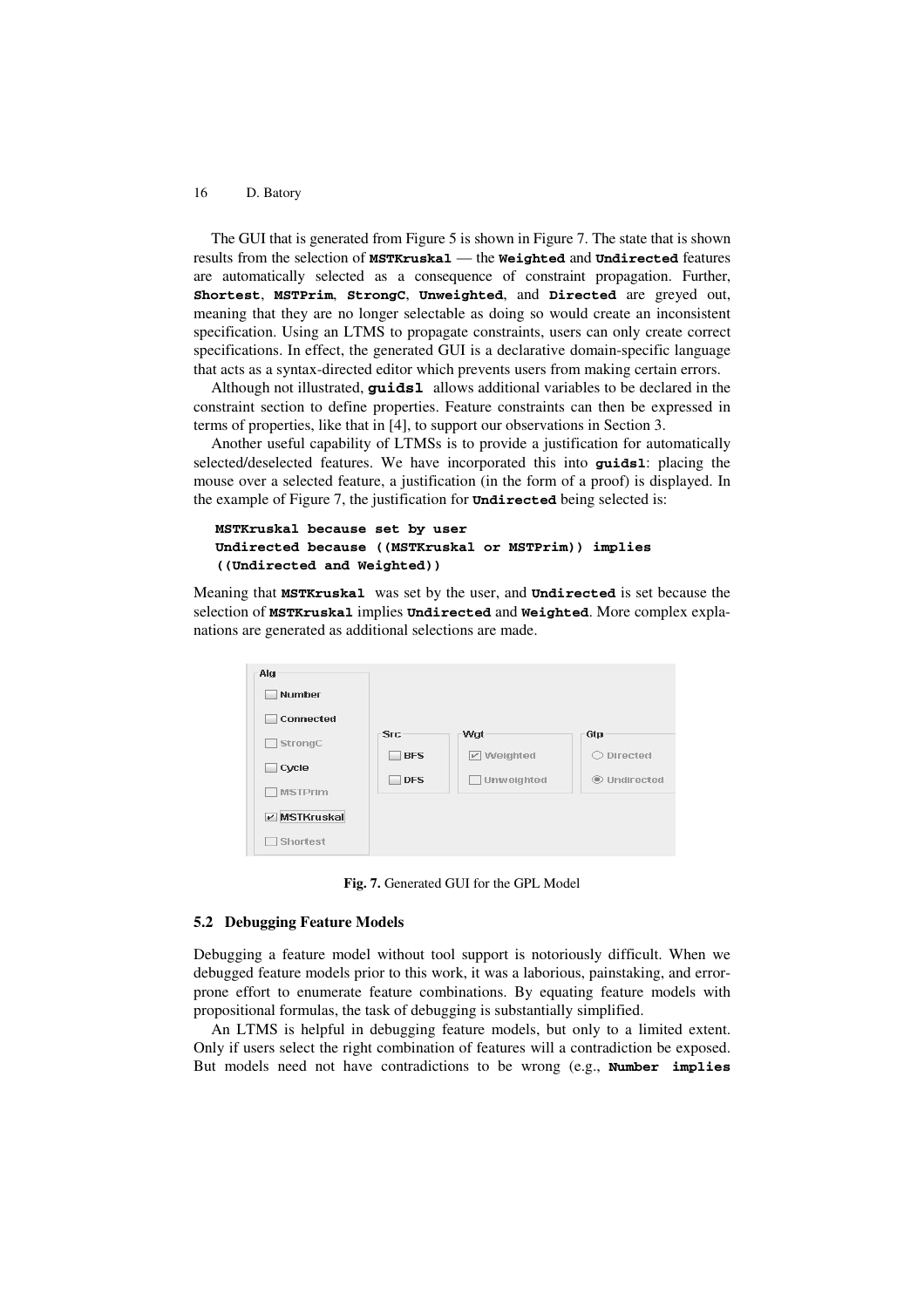**Weight**). More help is needed. Given a propositional formula and a set of variable assignments, a SAT solver can determine whether there is a value assignment to the remaining variables that will satisfy the predicate. Thus, debugging scripts in **guidsl** are simply statements of the form **<S,L>** where **L** is a list of variable assignments and **S** is **true** or **false**. If **S** is **true**, then the SAT solver is expected to confirm that **L** is a compatible set of variable assignments; if **S** is **false**, the solver is expected to confirm that **L** is an incompatible set of assignments. Additional simple automatic tests, not requiring a SAT solver, is to verify that a given combination of features defines a product (i.e., a legal and complete program specification). Both the SAT solver and complete-specification-tests were instrumental in helping us debug the GPL feature model.

It is straightforward to list a large number of tests to validate a model; test suites can be run quickly. (SAT solvers have become very efficient, finding variable assignments for thousands of variables in minutes). Although we cannot prove a model is correct, we are comforted by the fact that we can now run a *much* more thorough set of tests on our models automatically than we could have performed previously.

# **6 Staged Configuration Models**

Staged configuration has recently been proposed as an incremental way to progressively specialize feature models [13][14]. At each stage, different groups or developers make product configuration choices, rather than a configuration being specified by one person at one time. Specializations involve the selection or deselection of features and adding more constraints (e.g., converting a one-or-more selection to single selection).

Staged configuration is accomplished by (1) simplifying the grammar by eliminating choices or making optional choices mandatory, and (2) simplifying the non-grammar constraints. Both are required ([14] addresses grammar simplification). By limiting changes *only* to grammars, it is possible to preselect **MSTKruskal** and deselect **Unweighted** in a staged configuration and adjust the GPL grammar (making **MSTKruskal** mandatory and removing **Unweighted**). But the resulting model is unsatisfiable, as **MSTKruskal** requires **Unweighted**.

A generalization of the GUI presented earlier could be used to accomplish staged specifications. Each selectable feature will require a toggle that allows a feature to be selected (**true**), deselected (**false**), or to postpone its choice to a later stage (**unknown**). In this way, designers can distinguish features that are preselected from those that are permanently removed. The LTMS algorithm remains unchanged; constraints are propagated as before guaranteeing that the resulting model is consistent. Inferred feature selections and deselections can be used to further simplify the grammar and its non-grammar constraints.

More generally, where constraints on non-boolean variables (e.g. performance constraints) are part of a feature model, a more general logic, constraint propagation algorithms, and predicate simplification algorithms will be needed [15]. However, our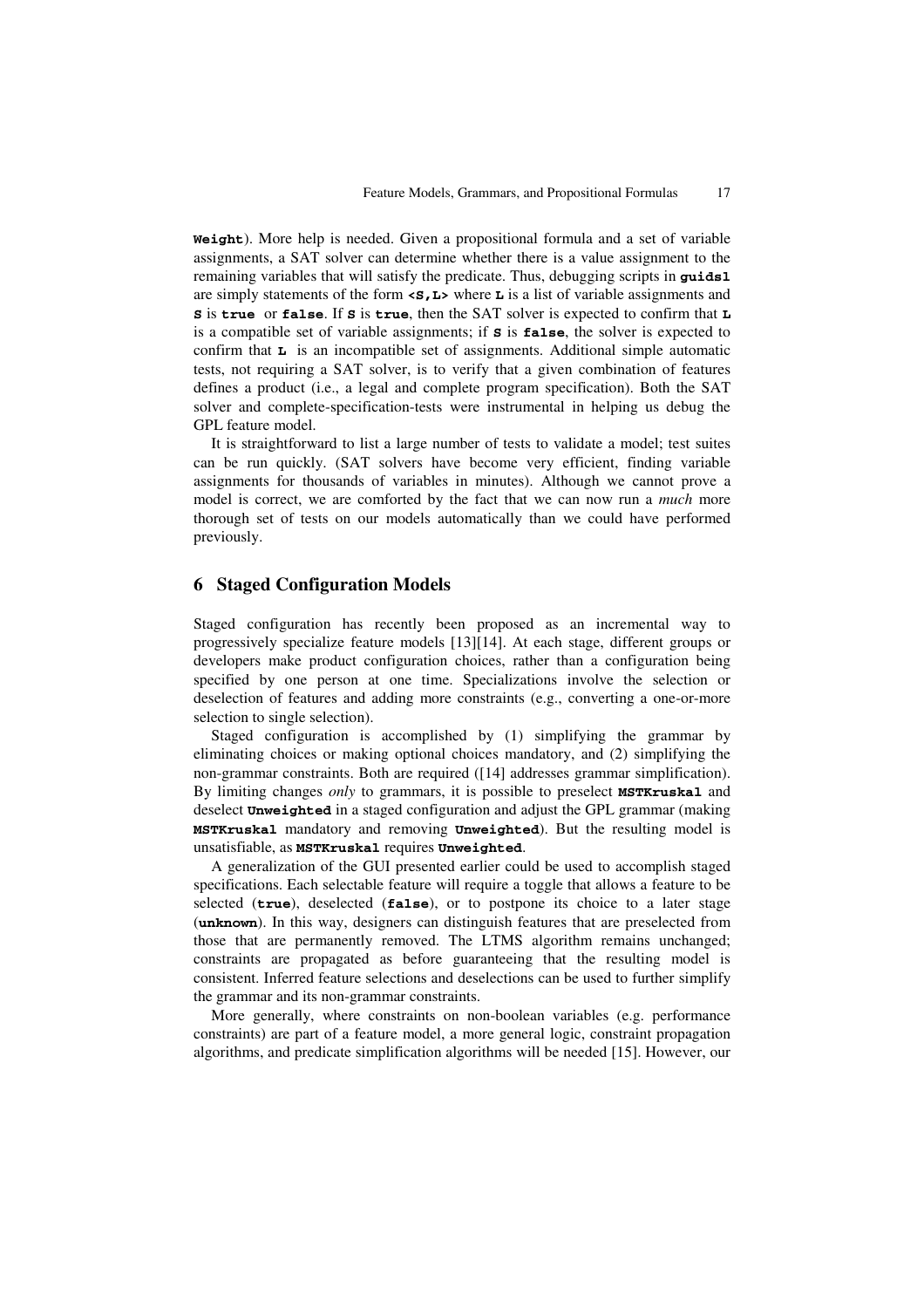work applies to many existing feature models, and we believe that current results on staged configuration can be improved for these cases with our suggestions.

# **7 Related Work**

There is a great deal of prior work on feature modeling. For brevity, we focus on the key papers that are relevant. Some feature modeling tools support arbitrary propositional formulas [8][10], but these formulas are validated at product-build time, not incrementally as features are selected. We are aware that technologies that dynamically prune the design space — similar to that presented in this paper — may be known to pockets of researchers in industry  $(e.g., [1][7][18])$ , but the basic relationship of feature models, attribute grammars, and propositional formulas does not seem to be widely appreciated or understood.

The connection of feature models to grammars is not new. In 1992, Batory and O'Malley used grammars to specify feature models [3], and in 1997 showed how attribute grammars expressed non-grammar constraints [4]. In 2002, de Jonge and Visser recognized that feature diagrams were context free grammars. Czarnecki, Eisenecker, et al. have since used grammars to simplify feature models during staged configuration [12].

The connection of product-line configurations with propositional formulas is due to Mannion [26]. Beuche [7] and Pure::Variants [27] translate feature models into Prolog. Prolog is used as a constraint inference engine to accomplish the role of an LTMS. Non-grammar constraints are expressed by inclusion and exclusion predicates; while user-defined constraints (i.e., Prolog programs) could be arbitrary. We are unaware of tools that follow from [7] to debug feature models.

Neema, Sztipanovits, and Karsai represent design spaces as trees, where leaves are primitive components and interior nodes are design templates [24]. Constraints among nodes are expressed as OCL predicates, and so too are resource and performance constraints. *Ordered binary decision diagrams (OBDDs)* are used to encode this design space, and operations on OBDDs are used to find solutions (i.e., designs that satisfy constraints), possibly through user-interactions.

Concurrently and independently of our work, Benavides, Trinidad, and Ruiz-Cortes [6] also noted the connection between feature models and propositional formulas, and recognized that handling additional performance, resource, and other constraints is a general *constraint satisfaction problem (CSP)*, which is not limited to the boolean CSP techniques discussed in this paper. We believe their work is a valuable complement to our paper; read together, it is easy to imagine a new and powerful generation of feature modeling tools that leverage automated analyses.

### **8 Conclusions**

In this paper, we integrated existing results to expose a fundamental connection between FDs, grammars, and propositional formulas. This connection has enabled us to leverage light-weight, efficient, and easy-to-build LTMSs and off-the-shelf SAT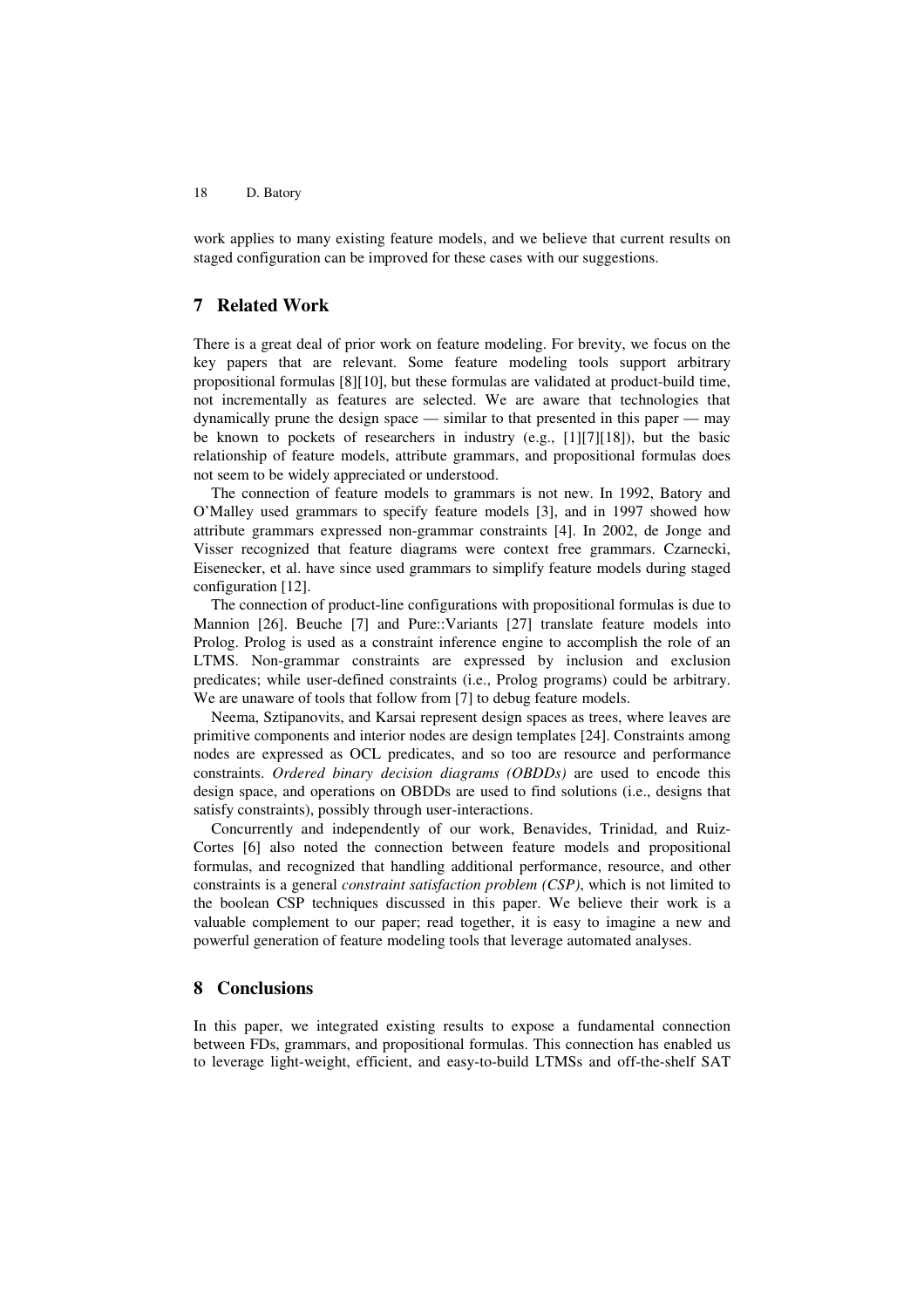solvers to bring useful new capabilities to feature modeling tools. LTMSs provide a simple way to propagate constraints as users select features in product specifications. SAT solvers provide automated support to help debug feature models. We believe that the use of LTMSs and SAT solvers in feature model tools is novel. Further, we explained how work on staged configuration models could be improved by integrating non-grammar constraints into a staging process.

We believe that the foundations presented in this paper will be useful in future tools for product-line development.

**Acknowledgements.** I thank Ben Kuipers and Ray Mooney for directing me to the literature on LTMSs. I gratefully acknowledge the helpful comments from the referees, Mark Grechanik, Jack Sarvela, and Jack Greenfield. I thank Daniel Le Berre for his help with the SAT4J solver. I also thank Jun Yuan, Karim Jamal, and Maria Zolotova for their help in building **guidsl**.

# **References**

- [1] American Standard, http://www.americanstandard-us.com/planDesign/
- [2] M. Antkiewicz and K. Czarnecki, "FeaturePlugIn: Feature Modeling Plug-In for Eclipse", OOPSLA'04 Eclipse Technology eXchange (ETX) Workshop, 2004.
- [3] D. Batory and S. O'Malley, "The Design and Implementation of Hierarchical Software Systems with Reusable Components", ACM TOSEM, October 1992.
- [4] D. Batory and B.J. Geraci, "Composition Validation and Subjectivity in GenVoca Generators", IEEE TSE, February 1997, 67-82.
- [5] D. Batory, AHEAD Tool Suite, www.cs.utexas.edu/users/schwartz/ATS.html
- [6] D. Benavides, P. Trinidad, and A. Ruiz-Cortes, "Automated Reasoning on Feature Models", Conference on Advanced Information Systems Engineering (CAISE), July 2005.
- [7] D. Beuche, "Composition and Construction of Embedded Software Families", Ph.D. thesis, Otto-von-Guericke-Universitaet, Magdeburg, Germany, 2003.
- [8] Big Lever, GEARS tool, http://www.biglever.com/
- [9] BMW, http://www.bmwusa.com/
- [10] Captain Feature, https://sourceforge.net/projects/captainfeature/
- [11] T.H. Cormen, C.E. Leiserson, and R.L.Rivest. Introduction to Algorithms, MIT Press,1990.
- [12] K. Czarnecki and U. Eisenecker. Generative Programming Methods, Tools, and Applications. Addison-Wesley, Boston, MA, 2000.
- [13] K. Czarnecki, S. Helsen, and U. Eisenecker, "Formalizing Cardinality-based Feature Models and their Specialization", Software Process Improvement and Practice, 2005 10(1).
- [14] K. Czarnecki, S. Helsen, and U. Eisenecker, "Staged Configuration Through Specialization and Multi-Level Configuration of Feature Models", Software Process Improvement and Practice, 10(2), 2005.
- [15] K. Czarnecki, private correspondence, 2005.
- [16] N. Eén and N. Sörensson, "An extensible SAT solver". 6th International Conference on Theory and Applications of Satisfiability Testing, LNCS 2919, p 502-518, 2003.
- [17] K.D. Forbus and J. de Kleer, Building Problem Solvers, MIT Press 1993.
- [18] Gateway Computers. http://www.gateway.com/index.shtml